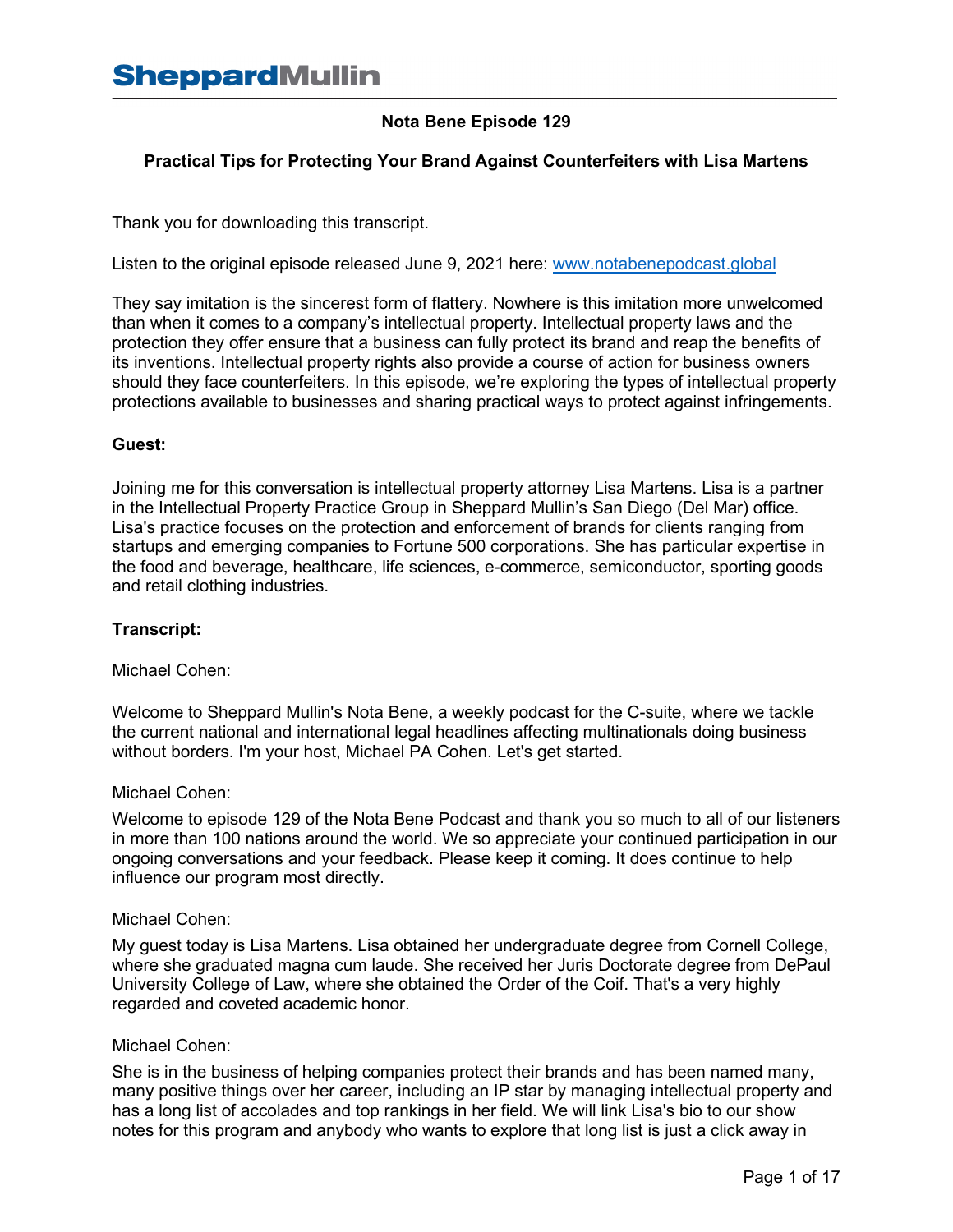your podcatcher. Lisa practices from her home base in Southern California in the San Diego Metropolis, I'll call it. Lisa, welcome to the podcast.

# Lisa Martens:

Thanks so much, Michael. My pleasure to be here and to be with you and to be with your audience.

# Michael Cohen:

It's so great to have you. Who would have thought that six years ago when you and I were having dinner on some roof where airplanes were landing next to us in the San Diego Airport, but a very cool restaurant I might add, but who would have thought when we were sitting on that roof that we'd be doing a show together all these years later. I think that's really cool.

# Lisa Martens:

I know, I know, it's so wonderful. So wonderful to be here.

# Michael Cohen:

I feel like I started at this particular organization with you. I consider you somehow in my class, and I don't know what that means or why that's even in my head. It's not even a thing but…

# Lisa Martens:

No, no, it's very true. It's very true. I have only been with Sheppard Mullin since 2015, so that six-year mark is, your tenure and mine are very in sync.

# Michael Cohen:

Yeah, we're right in there. Lisa, I'd like to talk to you today about some amazing things that you've been doing with companies around the world and helping them protect their brands, which I mentioned to our listeners is your business. But before we get there, I thought you might share with our listeners a little bit about your path to your expertise and your position on the planet there in San Diego, California. If I'm not mistaken, Cornell is in Upstate New York, so somehow you went from that Ivy league to Southern California. I'd love to hear a little bit about that too.

# Lisa Martens:

Right. Well, I have to confess my roots are really Midwestern. I was from Chicago and I went to Cornell College in Iowa, so yeah, a little trademark issue there that we can start off with about the confusion between the two Cornells. But I originated from the Midwest and straight out of law school, started working with the large firm in Chicago, Sonnenschein Nath & Rosenthal.

# Lisa Martens:

When I was working with them, who are not even that same name today, here almost 27 years later. Now they're SNR, well they were SNR Dentons and I think they moved to just Dentons. But long story short is I started practicing trademark and copyright law right out of law school. Doing everything from the counseling and transactional work, licensing of trademarks, to all the way through to litigation enforcement and litigation.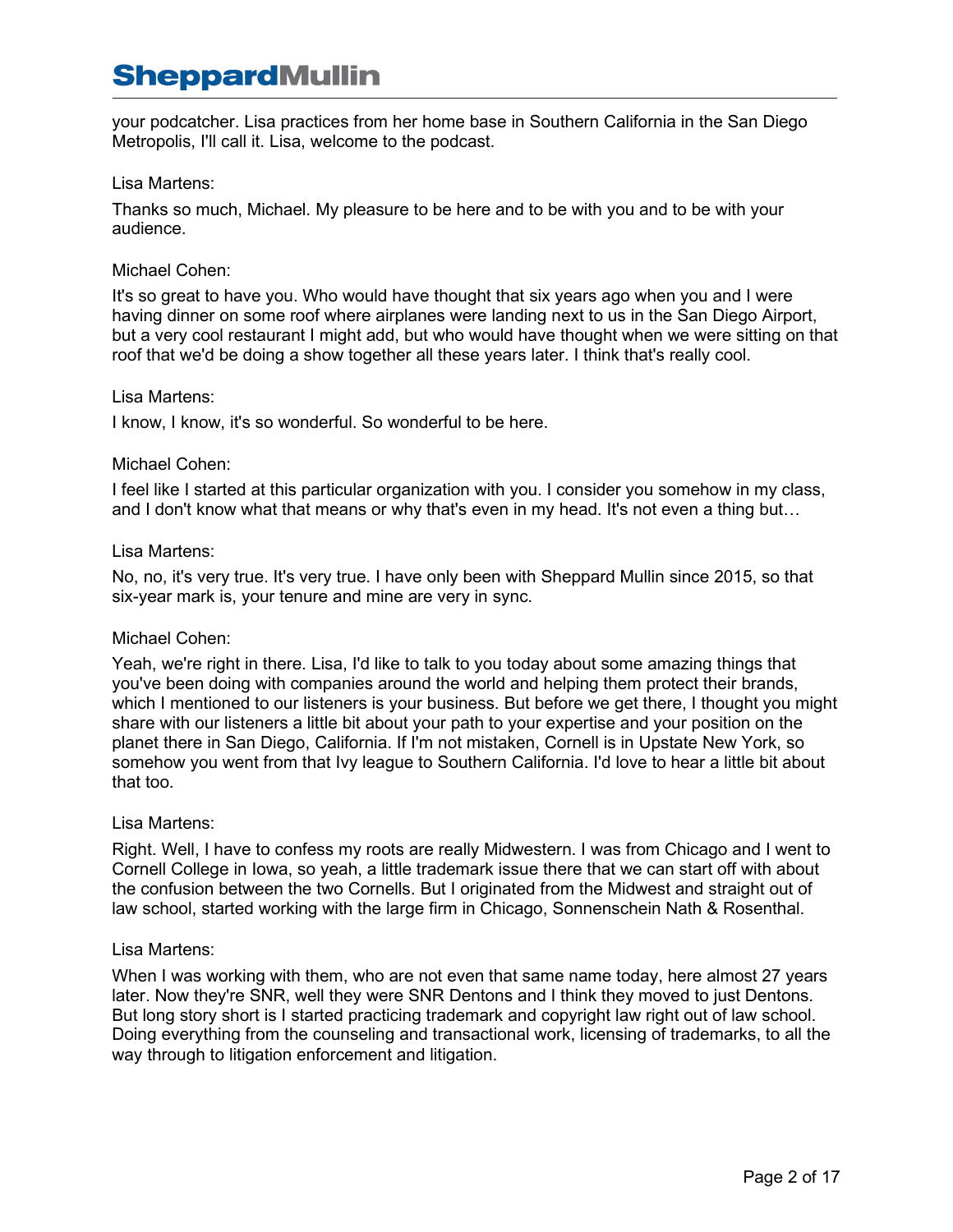My whole career has really been the full spectrum from helping companies protect their trademarks and protect their copyrights on the front end, but then also enforce them against others when they're being in fringe. Over those years, I've had numerous counterfeiting cases in particular and so I thought maybe we could talk about some of those today. I had one is recently a year ago that involved protein drinks and our client was a meal replacement drink. And there was a knockoff in China of a protein powder.

#### Lisa Martens:

We don't have to get into all the details right at the outset, but there are so many cases where the actual counterfeiting activity really can harm consumers. It's not just a monetary issue or a brand issue. Companies often think, I want to protect my brand. I want to protect my company's reputation, and all of that's extremely important and that's what I spend my days and nights doing.

#### Lisa Martens:

But at the same time, there is really this whole level of consumer health and safety when you're dealing with counterfeit pharmaceuticals or counterfeit nutritional products, food, airplane parts, auto parts. When it comes to the different industries that counterfeiting impacts, there are none that it doesn't impact and it's really just a degree of how dangerous that counterfeit product might be, versus is it just a monetary harm?

#### Michael Cohen:

That takes one of my questions off the table, frankly, but you've given me some more, so let me load into where you've already jump started us in your usual fashion, accelerating us down the road a little bit, which is good. My apologies for the Cornell confusion. I should know the difference between Cornell College and Cornell University. I'm a big fan of colleges.

#### Michael Cohen:

Both my boys went to colleges, one's Williams College and the other at Oberlin College. I teach at Washington and Lee University, which is a college plus the law school and I should have marked that in my head. But now that explains all of DePaul, right?

#### Lisa Martens:

Right, exactly. The whole Midwestern thing. But I will say, tying it to today and our lovely dinner in San Diego, I have to say, after living in the Midwest for, gosh, 25 years of my, I was so happy to come out to California in 1997 and have been in San Diego since 2000. I'm very much enjoying the west coast lifestyle and being at the beach and not shoveling snow and not dealing with those harsh, harsh winters.

#### Michael Cohen:

21 years now. Have you been San Diego that whole time?

#### Lisa Martens:

Yeah, same house, same place. Once we got here, we found nothing better.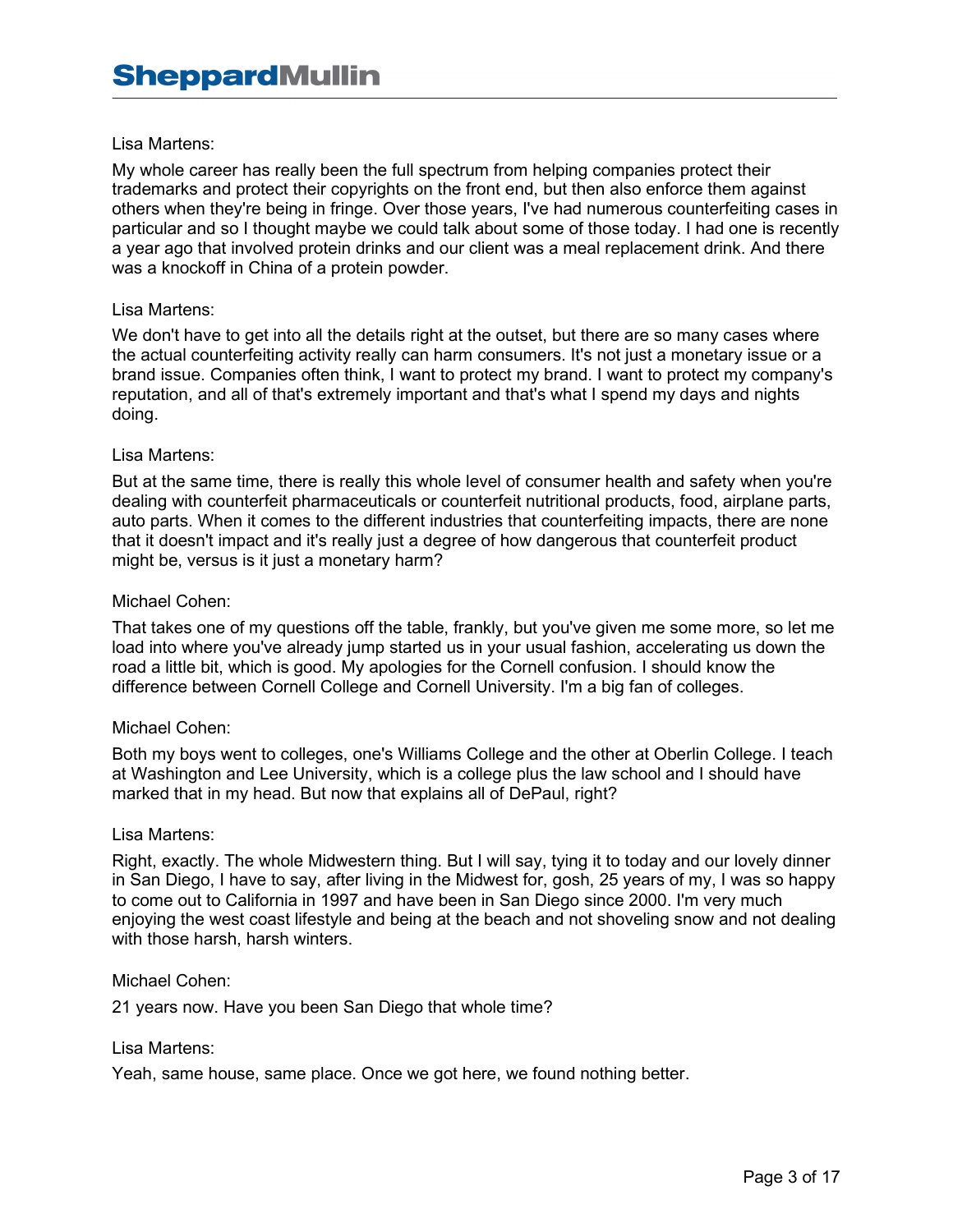# Michael Cohen:

So many Californians seem to be leaving, but what people fail to account for in that whole reporting is that the state's population is continuing to grow, despite whatever exodus it may be occurring.

#### Lisa Martens:

Right, The taxes are harsh and there's a lot of reasons people flee California in general, but you can't beat the weather and the lifestyle. That's for sure.

#### Michael Cohen:

I know. It's a very special place. I was born and raised in on the Monterey Peninsula and I've always, really felt that at least coastal California is really very, very different than the rest of America. Actually, the state as a whole is. Having found myself now on the east coast and having been here for quite some time, it still amazes me that people say, "Well, the country was founded in 1607 in Jamestown in Virginia." I'm like, "The freaking Spanish were building missions 100 years before that."

#### Michael Cohen:

It's such a different world, that's what I mean. It's like there's just not even an understanding or an appreciation for the state and its history or its importance and its value to the nation today, particularly when it comes to food and agriculture and industry. It's not even clear what America would look like without California in those respects, so don't get me started. I can see why you landed there and understand why you stayed.

#### Michael Cohen:

Before we get started, just by way of a little staging, you have been speaking with some folks and certainly with some companies about practice tips for combating counterfeiters and an action plan for brands and others, manufacturers, retailers and combating, counterfeiting. I also understand that recently, you and a colleague have published an important article in the World Trademark Review on the topic, which we'll link to the show notes so that folks can click right to that article.

#### Michael Cohen:

I'd love to talk about all of those things, but before we get there, I think that it's important to just set the floor for our international audience. What are we talking about when we're talking about copyrights and trademarks? What are the kinds of things that are copyrighted and trademarked? We shouldn't jump over that illegal hurdle without setting them somewhere on the track, so to speak. Can you talk a little bit about that in basic terms?

#### Lisa Martens:

Right, absolutely. I'll tie it to the products as much as possible. Typically, when you're talking about trademarks, you're talking about your brand name. Sometimes it may be your company name, sometimes it may be your product name, but to just use some simple examples, Nike, Cartier, Amazon, you name the famous brand, the famous name that you know of, that you've heard of, Starbucks, those are the types of wordmarks that we protect.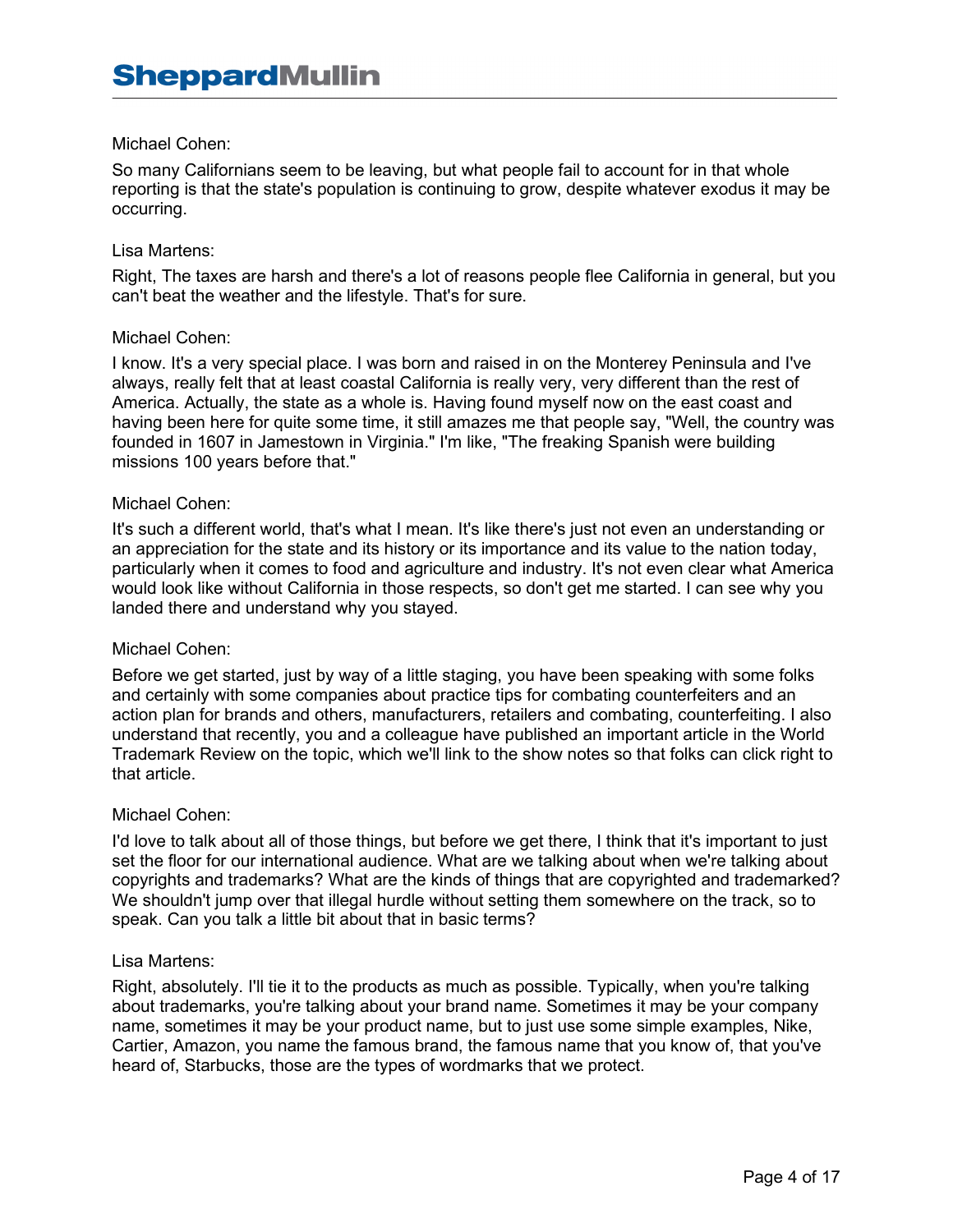Then often every company will have a logo that goes with that, or maybe they have a tagline that goes with that. You've got the Nike Swoosh or the Just Do It tagline, those sorts of things. Trademark protects all of those things and when it comes to counterfeiting, all of those things can typically be ripped off in one way or another.

#### Lisa Martens:

Once you've spent the money and then taken the time to create these brand names, to create these slogans, to create your logo, and then you do the right things, you've protected it, you've registered it often worldwide in many countries, because trademarks can be registered around the world, country by country, then if someone knocks it off and takes, and I'll just, I guess, continue with the easy Nike example, takes a tennis shoe and copies what may also not just be the trademark, the Swoosh, or the name Nike, or the slogan if it's written in tiny letters somewhere on the shoe.

#### Lisa Martens:

But maybe they also take, and I'll take it to the next level, the copy of the design of the shoe. That then implicates another type of intellectual property called trade dress. Sometimes think of the distinctive shape of a bottle, or the Coke bottle is a classic example where you can sometimes protect a product shape.

#### Lisa Martens:

A lot of what I do with working with companies, especially new startup companies, but really at any stage, is you're looking at everything they've developed and everything they've created and saying, "Okay, what can we protect by trademark? What might be protectable by trade dress?" Then you work your way to copyright, what might be protected by copyright. Often for software companies in the tech space, maybe it's copyright code for software that they've created and developed.

# Lisa Martens:

For one client, in the jewelry design case, where the jewelry was counterfeited and we litigated it and ultimately obtained a \$44 million judgment against the counterfeiter, we actually used all aspects of the jewelry. We used the trademark itself, the word mark, the logo itself and the jewelry design was protected by copyright. We were able to bring in copyright, we were able to bring in trade dress to combat the counterfeiters.

#### Lisa Martens:

I start with that as the premise of what's the very first thing that companies can do to combat counterfeiters, and the first is to protect what you've created in every possible way via intellectual property, including patents too. I don't claim to be a patent specialist, so I won't go too deep on the patent side, but we've used patents and copyrights and trade dress and trademark, all of the angles to stop counterfeiters.

#### Lisa Martens:

The more that you create protection around your product, whatever that product may be, and of course as your company grows bigger and you get to be more famous and well-known, that's how you know you've made it. Because imitation is the finest form of flattery, so the minute you start being ripped off by a counterfeiter, then that's how you know, okay, it's good that I've taken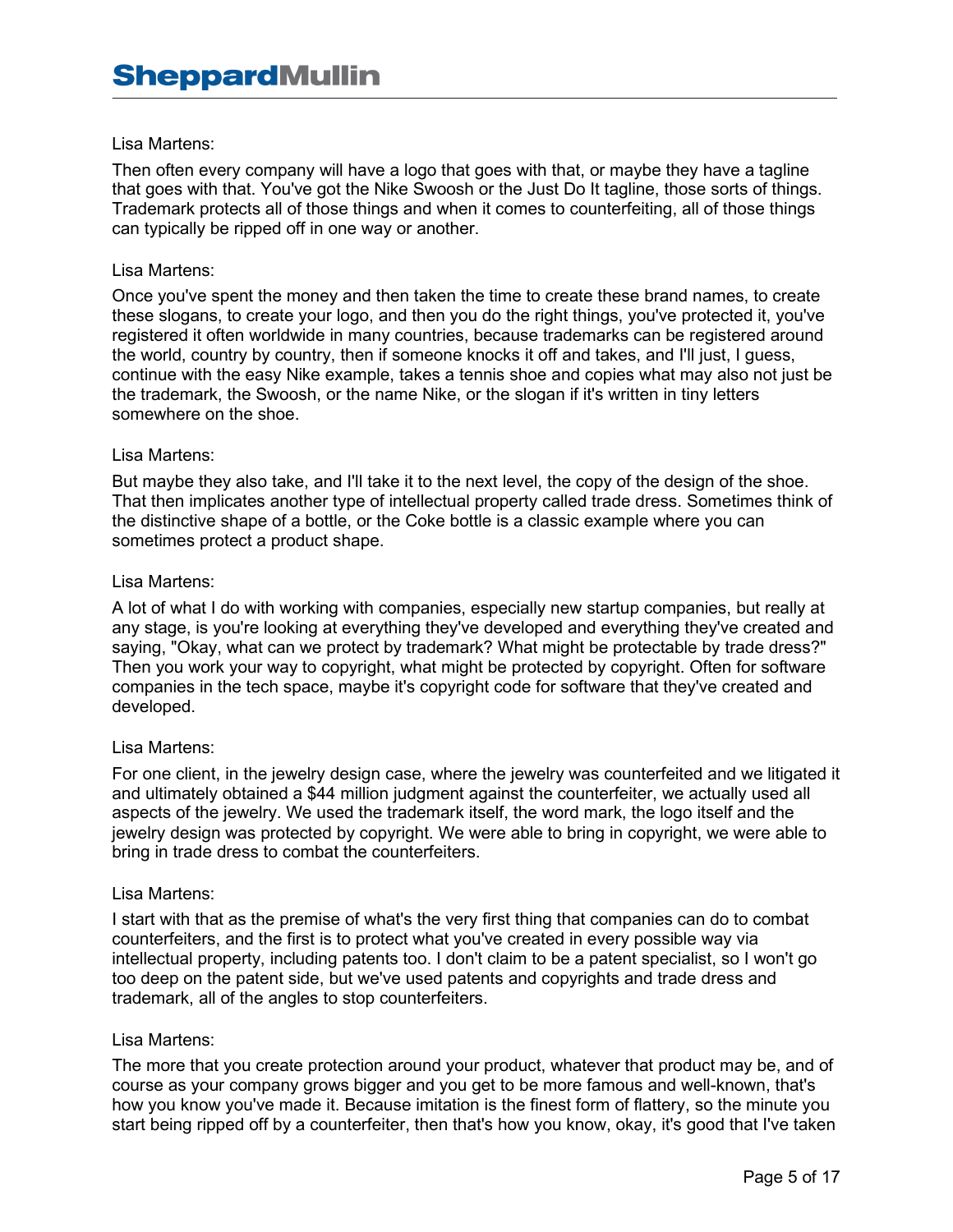this protection as far as I have. Now I need to enforce it. Now I need to stop these counterfeiters because I don't want this cheap shoddy knockoff product ruining my hard-earned reputation or taking away sales from my sales.

# Lisa Martens:

Because if they're buying the counterfeit thinking it's the real thing and then something goes wrong with it, not only are they potentially coming back to you, the consumers think it's yours and maybe they're complaining to your customer service line and you get into that issue. But if there's harm to your good will, if there's actual harm to the consumer, as I was talking about some of these dangerous products where the consumer could be harmed, you don't want to be liable for that and at the same time, you want to salvage your reputation and keep your consumers happy, so it's okay. How do we stop that? How do we get rid of that?

# Lisa Martens:

That is usually when I get the first phone call that someone has found some competing or counterfeit product out there, and often the ways of finding it can often be through the customer complaints, maybe through a retailer who was duped and didn't even realize they were selling a counterfeit product until it was returned, and then often clients will find it online themselves. Thank God for the internet. It allows you to have that global reach just by doing some searching, and often you can do a lot of the enforcement yourself just by searching the internet and uncovering these counterfeit online sales channels

# Michael Cohen:

Great overview, and just a couple of more basic tasks before we jump into pursuing the counterfeiters. Are these things automatic? How do you get a trademark? How do you get a copyright? Are they subject to protection at your own will or is there any review? How does that work? Patents, for example, go through review at the patent office and a lot of people don't get patents because of prior art or other types of things, preexisting technologies. But for trademarks and copyrights, what's the process there and are there any hurdles to securing trademark or copyright?

# Lisa Martens:

Well, it's interesting because it differs country by country, so I'll start as an example on the trademark side. In the U.S. and in the UK and other UK common law or Commonwealth countries, if you will, like Canada, like Australia, like New Zealand, for example, you can obtain trademark rights just through your common law use. By merely using a trademark on a product or in connection with a service and advertising it and promoting it and selling it, you're gaining some common law rights.

# Lisa Martens:

But the hitches, those common law rights are really narrow and specific only in the areas where you're selling and only in those countries that even recognize common law rights. The next step is to file for your trademark registration, and even in the countries that recognize common law rights, they also have a filing system in the U.S., the U.S. patent and trademark office. But in Europe, you can file through the, I call it for short the CTMO, but the European Union, you can get one trademark registration that covers all member countries of Europe, for example.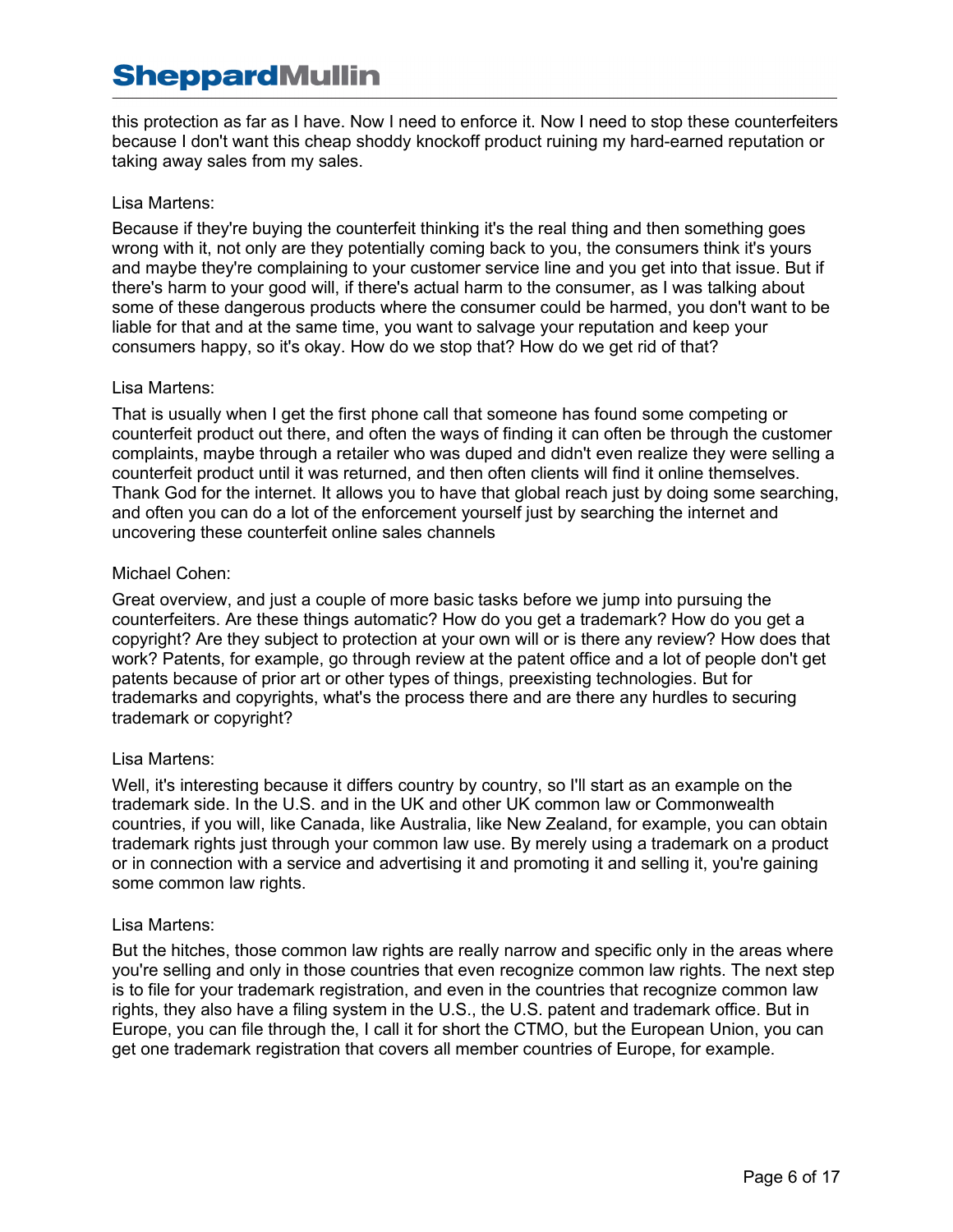In contrast to those common UK Commonwealth countries, the rest of the world, 90% of the world only recognizes the trademark rights when they're actually filed and registered, so it's important, and the rules about who's first don't necessarily relate to your common law use like they do in the U.S., where if you're first to use, you have prior rights.

#### Lisa Martens:

But in all the other countries, it's really important to register your trademark because otherwise you obtain trademark rights just based on your use. If you're out there using, for example, and you haven't registered, and then an infringer seizure use, they could rush the trademark office in that country and file before you do, and then they have the rights.

#### Lisa Martens:

I see this all the time in particular with pirates in China, for example. You may start your business in another country that's outside of China and maybe you're registering your marks there in that country because that's where you're based, and you might not even have designs to sell your product into China initially. But there's many Chinese pirates that will be watching the registries around the world or they'll be watching advertising, they'll see these marks and they'll say, "I'm going to be the first to file because first to file is what gets me the rights."

#### Lisa Martens:

Then they'll rush in and they'll register your trademark before you do, and then it can be very, very expensive to try to rest that trademark away from that Chinese infringer. That extends to counterfeits as well. We run into that very same situation where then they might take it even further and produce a counterfeit product.

#### Lisa Martens:

I know you also asked about copyright, so I don't want to ignore copyrights. The copyright system is very similar and it takes it a step further where you really do need to... On the one hand, I guess I'll back up a bit, on the one hand in the U.S. for example, you have copyrights in your work. Let's say you write a song or you write a book, you have copyrights in that work the minute you write it and you fix it in that tangible medium of expression, as they call it. By putting it down on paper, it's yours, you've authored it and you have rights.

#### Lisa Martens:

But the reality is in order to enforce those rights against an infringer, you have to file for your copyright registration. You have to obtain that copyright registration and certainly, in order to sue in federal court, you have to have that registration upon which to sue. We often will counsel clients on both fronts, trademark and copyright, that even though you might be acquiring some unregistered rights, your best solution and your best first step to gain broader rights, especially nationwide rights as opposed to just common law rights in your particular geographic area where you sold for example, is to register the mark federally or country by country around the world and looking ahead, essentially.

# Lisa Martens:

Planning ahead as to what markets are going to be important for you, where you wouldn't want someone to beat you to that office's filing and get that trademark or get that copyright before you have a chance to.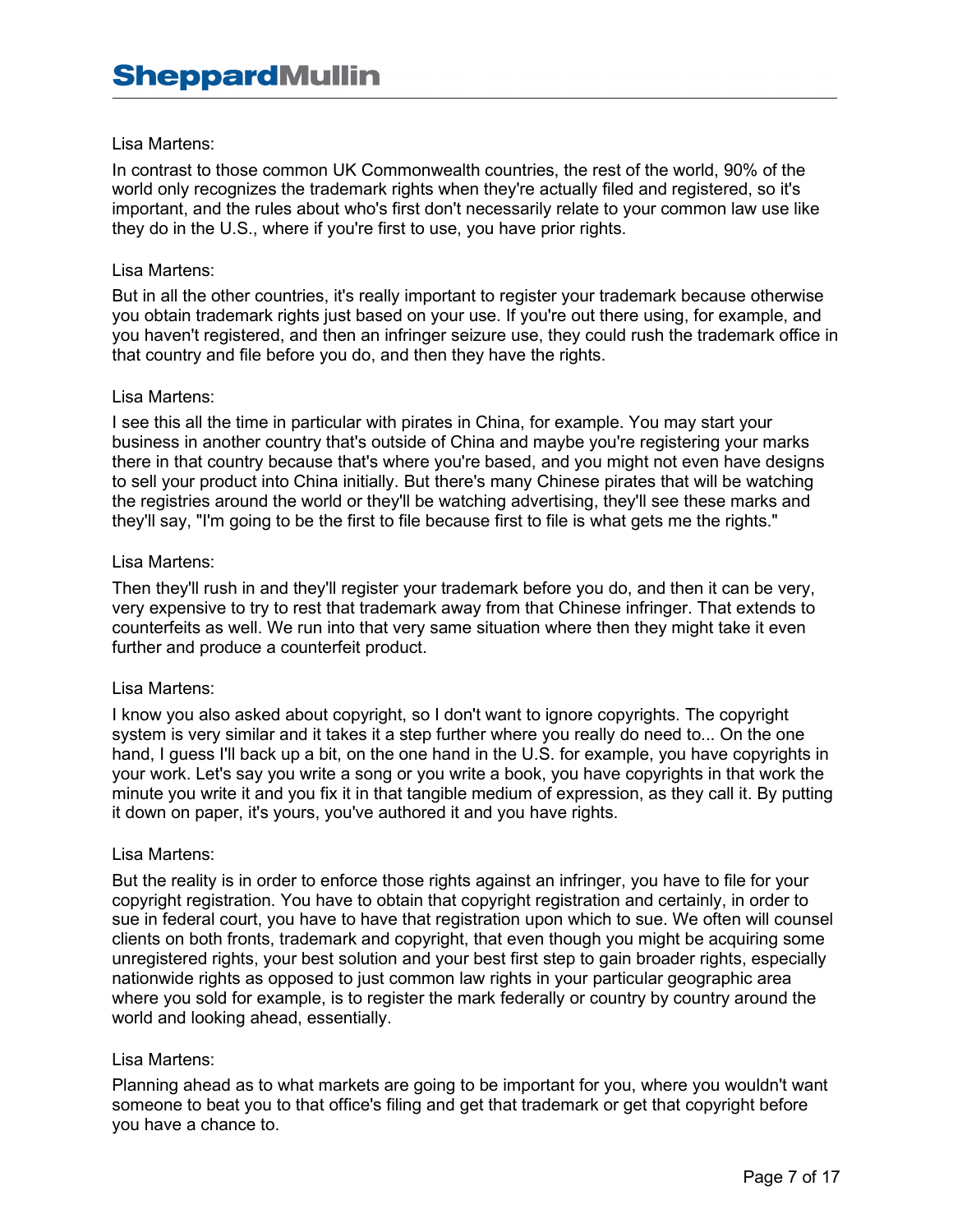# Michael Cohen:

That's just extraordinary to me, the example you used. A counterfeiter, for example, based in, let's just say they are based in China, and I'll pick China not to pick on China, but only to pick China because China has a very different way of viewing intellectual property than Western nations do. You can disagree with all of that till you're blue in the face, but there's no moral underpinning to any of this.

# Michael Cohen:

These are all policies and laws and regulations that are designed for the particular nation and culture they're in, and China views a lot of things differently than the West. And think it's always important to remind the audience that the population of China is more than twice the population of Europe and America combined, so it's non-trivial to the extent that they might view something differently.

# Michael Cohen:

But what you're telling me is that they can not only view something differently but they can manipulate the Western system. Meaning if China doesn't value the intellectual property rights associated with creation the same way that the West may, they can actually monitor whether or not the Western creator has copyrighted or protected that creation in other jurisdictions and beat them to the punch and literally own something that was created somewhere else if they're the first to file.

Lisa Martens:

Absolutely.

# Michael Cohen:

If Nike didn't file in Canada before the Chinese counterfeiters saw their mark and filed in Canada, that Chinese pirates own the market in Canada?

# Lisa Martens:

Right. That's exactly right. The reason I had focused on China was because my most recent counterfeiting case, this meal replacement beverage versus the protein powder originated from China. In that they were selling the protein powder in China and they had registered my client's mark in China, because my client had only registered in its countries of interest like the U.S., like Canada, Mexico, Europe. It had registrations around the world but had not yet registered in China.

# Lisa Martens:

So the pirates do exactly that. It's an online system where most countries have their trademark records online that anyone can search, anyone can see what has and hasn't been filed, and pirates who are targeting you as your company grows can easily see where you have and haven't filed and they can go in there and file it and essentially hold it for ransom. They're waiting for you to realize that you don't have it, that they have at first, and then they want to essentially sell it back to you at an exorbitant price.

# Lisa Martens:

That's often how these things will start is, we'll have an investigator find out who filed and try to acquire the rights anonymously as cheaply as possible. Then when the pirate demands hundreds of thousands of dollars from our client, that's when my client says, "Oh, no. We're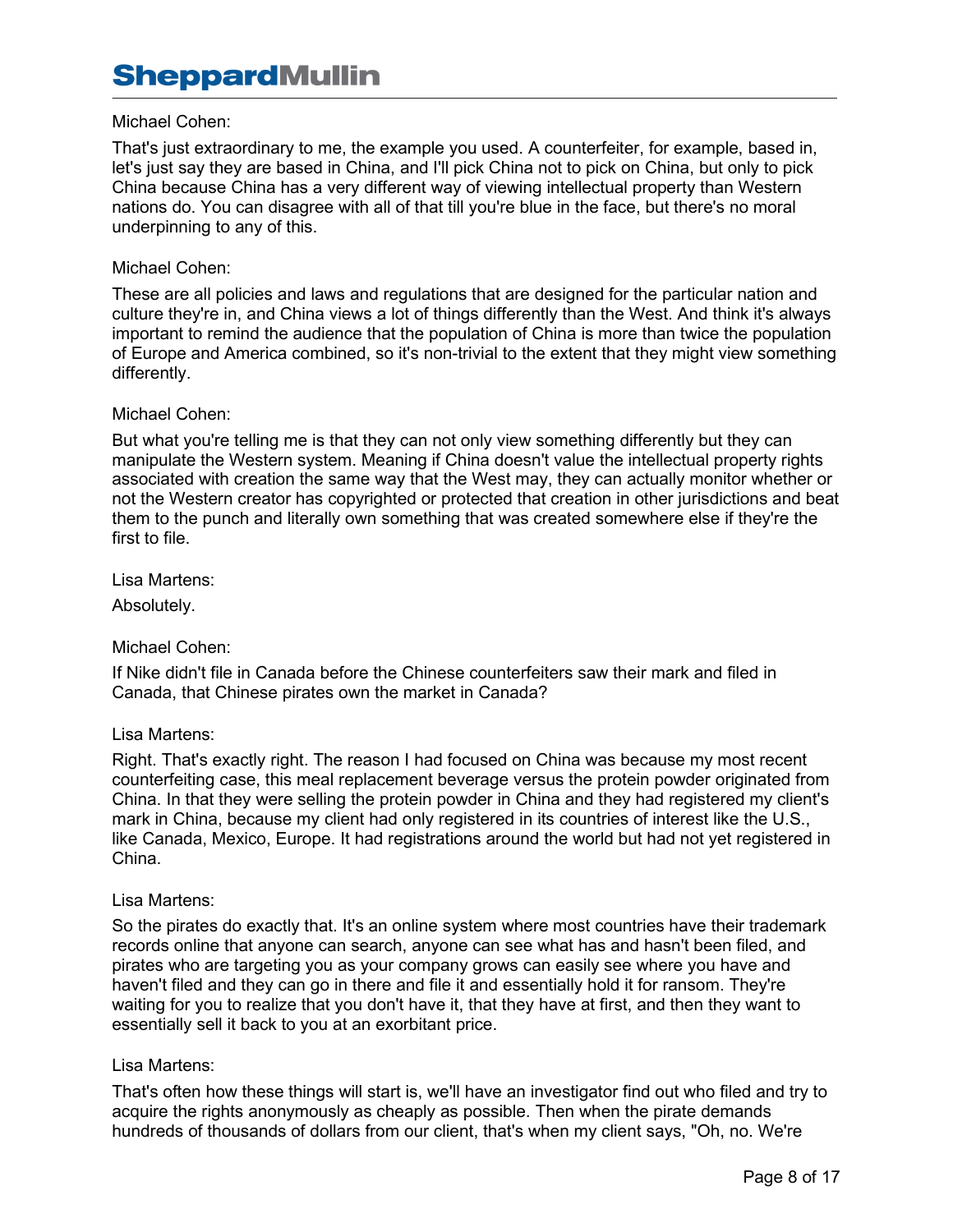going to litigate this. We're going to take this back through legal means because we're not going to pay this pirate hundreds of thousands of dollars. This doesn't make any sense." Then that's when we have to get involved.

# Lisa Martens:

To add a little even more color to it, this particular, I continue to refer to them as the Chinese pirates because that's where the infringement was occurring, was in China. But the reality is it was a U.S. trademark lawyer who was essentially orchestrating the infringement in China from the U.S. And it was only because it was an attorney who knew what they were doing and who had written articles about how dumb U.S. companies are that they would file their trademarks here and not file in China.

# Lisa Martens:

We found all this evidence that this particular attorney had essentially made this a scheme to buy famous brands and attempt to sell the marks to the famous brands, but to register them in China. We ended up suing them here in the U.S. under the counterfeiting act because the harm was occurring here, because our client was based here, and because they were located here in the U.S. and orchestrating this Chinese infringement.

# Lisa Martens:

I will say the good news is because it was a little bit of a reach, frankly to say, are we going to be able to hail this Chinese counterfeiter into U.S. court on that basis? And we survived two of their motions to dismiss. The court in Nevada, because that's where they were located, agreed with us that we could use the U.S. laws to stop this infringement, even though the infringement was occurring in China.

# Lisa Martens:

That was a huge success. I can't necessarily claim that we made new law because we had seen one other company had done the same thing, so we were piggybacking on what they had done in a different court and hoping that Nevada Court would follow our lead, and they did, which was fantastic.

# Michael Cohen:

But only because it was only effective because there was a U.S. player involved that the court could exercise jurisdiction over truly in the United States, not just fictionally. In other words, had that link not been there, the China pirates could have just never shown up in America and the court could do whatever it wants but so what?

# Lisa Martens:

Exactly. And I will say we were obviously fighting this on two fronts because as we started talking about, you always start with the least expensive option you hope to be able to acquire it cheaply. When that doesn't work, we had started with a Chinese action of just filing a cancellation action against their trademark registration to try to cancel it in China and get it out of our way so we could come in with our legitimate rights and register in China.

# Lisa Martens:

Because that's really all we wanted to do. They weren't selling into the U.S., so we weren't concerned about any sales here. From what our investigation found, the sales of the protein powder in China were very diminimous. It seemed like they were just mocking it up. It might not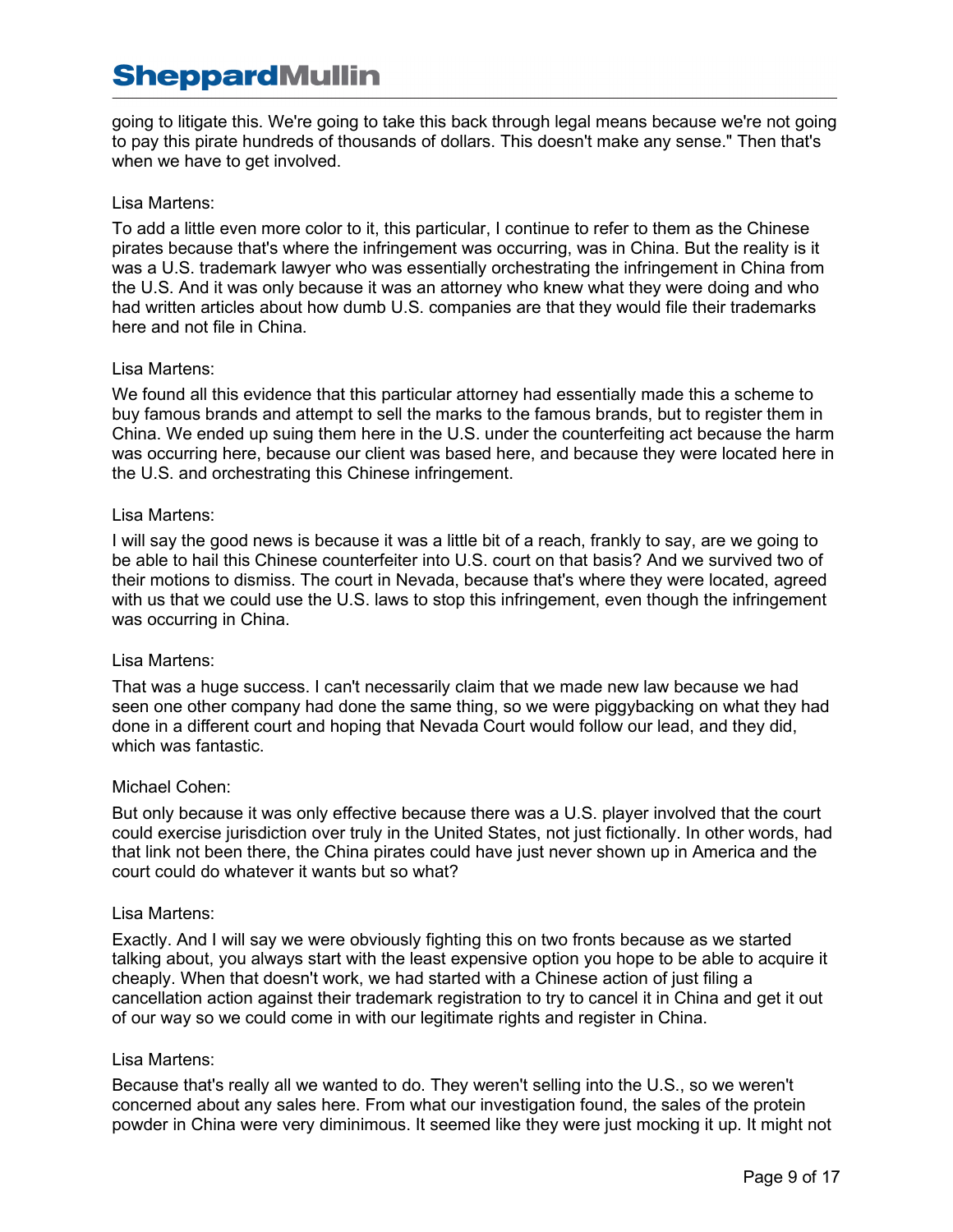even been legitimate sales, just to try to prove use to get their registration in China and to combat our cancellation action.

# Lisa Martens:

We started with those lower end, lower cost, if you will, strategies for attacking this counterfeiter, but that's the downside, I guess, of the Chinese system, was that the courts were believing the evidence that they would put forth. If they mocked up a bag of protein powder and took a picture of it and submitted it, and with a declaration, a sworn declaration saying, "Yes, we're using, yes, we're selling this product." Even if they weren't selling it, the court would just believe the sworn statement. They would just believe the infringer.

# Lisa Martens:

And so we had to do more to show the upper courts. Appeal it and show that this was fraudulent evidence and that they really weren't using how they had ripped us off to eventually get the appeals courts to overturn the lower court decision. But all of this is to say, no one wants to go through that in the U.S. or in China, and so the least expensive means is to try to register your trademark in all of your countries of interest, as well as in the high piracy countries.

# Lisa Martens:

I'll lump in in addition to China, often we consider Russia or Vietnam or India, as other high piracy countries too, where we see this type of activity happening, this monitoring and then infringing. And so we'll counsel our clients if they don't have some of those countries on their initial list. We'll say you're better off just being proactive and registering in a couple of extra countries to avoid the heartache if someone infringes."

# Michael Cohen:

At the very least that ransom could be something that people by design set at a rate that is slightly below or at the attorney's fees, it's going to cost you around the world to get the cancellation and do all these things over a very substantial amount of time. Probably with some kicker for the fact that you free yourself from it now. That's super interesting. With India and China and Vietnam, I certainly understand the motive, opportunity and market.

# Michael Cohen:

But when it comes to Russia, I'm always confused by Russia because they're just a massive player in so many ways, but its population isn't huge, and it's not really a major market. Frankly, it would be in the diminimous ranges for most things other than perhaps blue jeans and Philip Morris cigarettes, but probably going to get a number of emails from Russians at this point in time. I should clarify that I happen to know those two products were massive counterfeited products in Russia where those companies took actions because of lost sales that they thought were tremendous in Russia.

# Michael Cohen:

But there are many products that they just don't hit a market level of interest where it could matter, even though the opportunity for counterfeiting would be replete. But certainly man, in India, you're talking about 1.2 billion people. Vietnam is situated in a location in Southeast Asia that makes it a hub of a whole lot of things along with Singapore and Bangkok, and then of course, China is the most populous nation in the world when it comes to consumers, so that's super interesting. Tell us a little bit... By the way, you don't have to agree with any of that, Lisa. Sometimes I just throw my two cents in the cracks here as I think aloud, so to speak.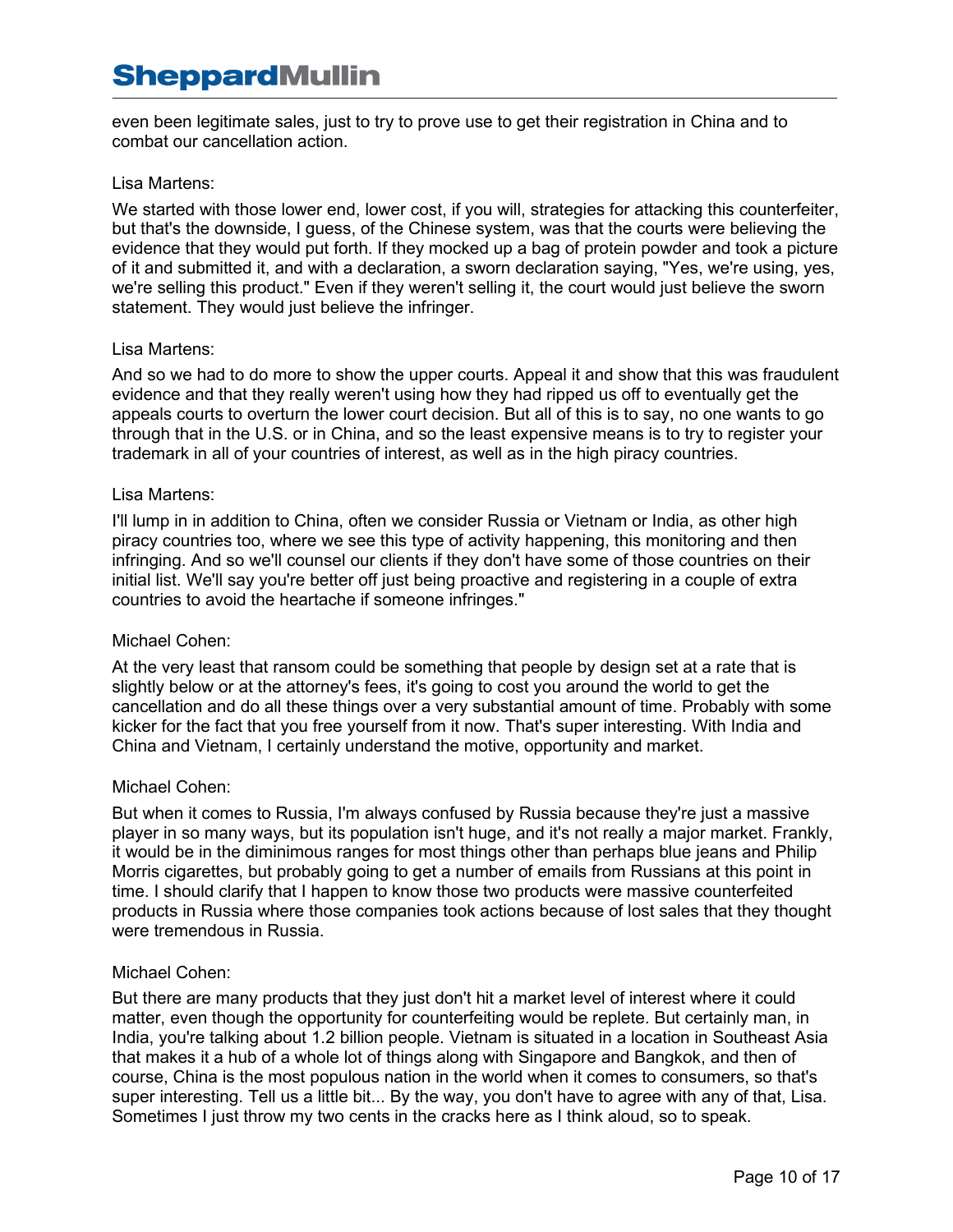#### Lisa Martens:

No, no. Like I said, I've had so many cases over the past, just very recently, the past year, past year or two in Russia, that I understand what you're saying. But my experience is there is a high piracy rate in Russia and we've dealt with it on domain names, cyber squatters who take the client's trademark as a domain name in Russia, the .ru, and then we have to try to recover them. And they'll put up fake websites and they'll try to sell the products through the fake websites and then we'll have to go to court to stop them and get an injunction to stop them.

#### Lisa Martens:

I will say, unlike our experience in the Chinese courts where the Chinese courts were just agreeing with the fake evidence that was being presented and we had to appeal, we have had very good experience with the Russian courts, where at the very first level, they've decided in our favor and they recognized the fraud and the bad faith, and we haven't had to do multiple appeals. In that regard, we've had some good successes in Russia that didn't take as long and weren't as hard fought as what it takes in China sometime.

#### Michael Cohen:

So glad you said that, that of course, that makes so much sense and it's so basic now. But I was thinking of Russia as a market, like you're selling goods on the street and yeah, you can be selling goods on the street but Russia is an export market for anything. To your point, you can buy over the internet, you can do all these things.

#### Michael Cohen:

I remember when the Recording Industry Association of America and the record labels in America were on a copyright enforcement campaign when it came to music with respect to Napster and other digital music services that were arising at the turn of the century and all had, quote unquote, business models that were interesting. They may have started as sharing exchanges but all had commercial impacts to them that were affecting record sales for sure.

# Michael Cohen:

I remember having a conversation with one of those guys and I'm like, "What are you going to do about Russia? You can shut down all these things you're talking about, but I can get any song I want from a Russian site right now for a quarter or a song. What are you going to do about that?" Then, "Well, we'll get there." All those kinds of things.

#### Michael Cohen:

But it makes me think of your point, that wasn't being sold as a CD on the streets of St. Petersburg. That could be sold to me anywhere, and so yeah, of course that makes all the sense in the world. Let's turn to the real nuts and bolts, if we could, Lisa, and tell me and tell our audience, what have you been telling companies about how to stop these counterfeiters? What is the action plan that you've been talking about and writing about with the world, if you will?

#### Lisa Martens:

If we progress from that very beginning where you register all of your IP as best you can, trademarks copyrights, patents, et cetera, so now you have an arsenal, if you will, to enforce against the counterfeiters and the infringers, the second level up that doesn't really cost you much of anything but can be extremely effective is taking those registrations, particularly your trademark registrations, and registering them with Customs and Border Protection in each country that accepts those types of registrations.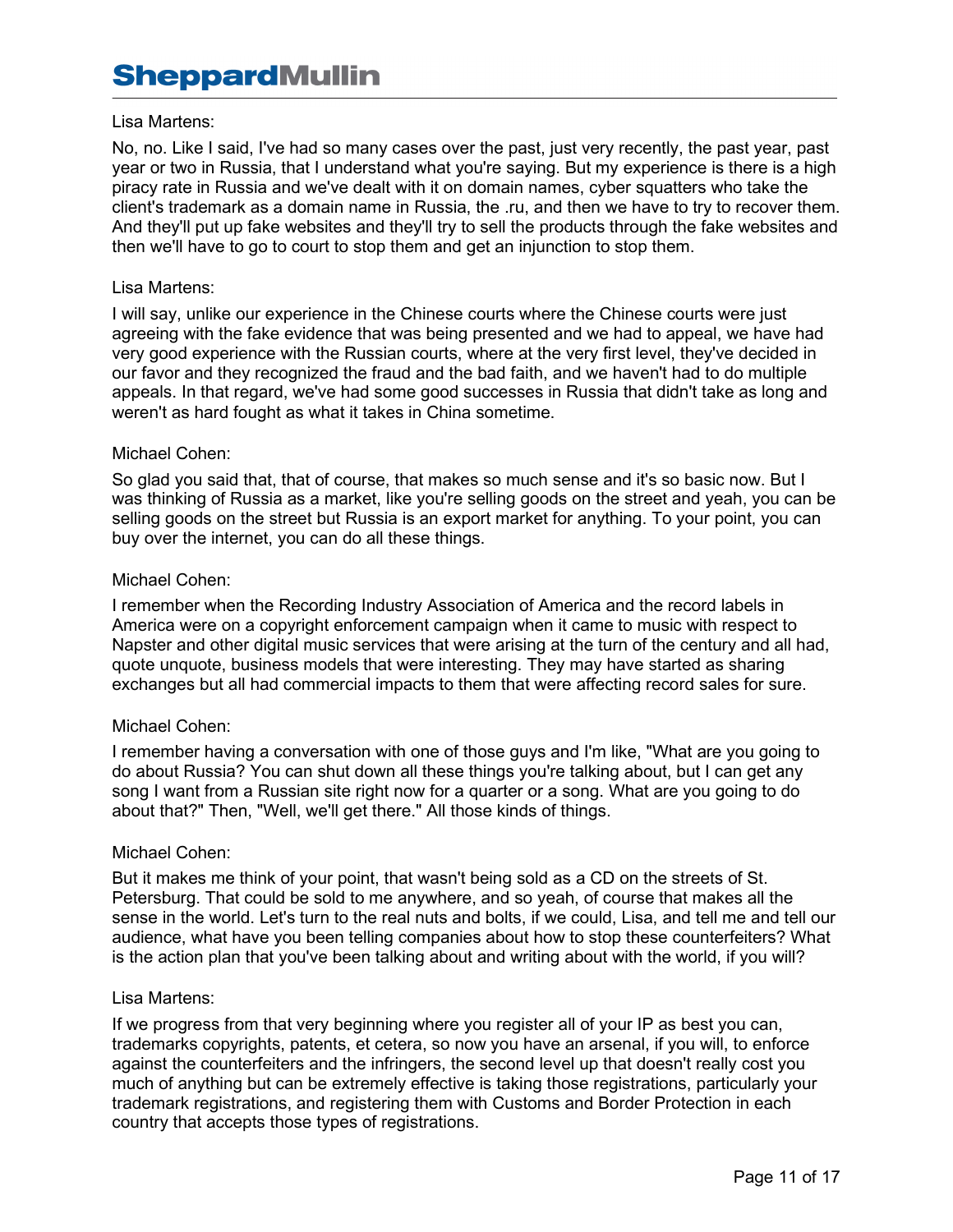# Lisa Martens:

Here in the U.S., for example, it's literally less than \$200 to register your trademarks with Customs and Border Patrol. Then what that means is they now are your eyes and ears at every port of call, at every border of entry, to watch against the incoming shipment of counterfeit products. That's just the beginning but all countries have this and you can do it in China. You can do it in Germany. One by one, country by country, everywhere you can register your marks, if you also register with Customs.

#### Lisa Martens:

It really, obviously it can't take all of the burden off of you, to search for counterfeiters online and to do other types of policing and enforcement of your marks, but it's a huge, huge benefit, I guess is the best way to put it. Because the Customs officers will literally call, often it's me, if I'm your attorney of record, and they'll send photos, and they'll say, "Hey, we've stopped this shipment and I've had it happen with semi-conductors." For semiconductor client where they said, "We've stopped this shipment." They take pictures of the products. They take pictures of the labels, where it came from, where it says it's headed, and can you tell us whether this is legitimate or not?

#### Lisa Martens:

I know a lot of businesses get very freaked out. They're like, "Oh my gosh, I would not want Customs stopping my legitimate goods from coming in or delaying shipments in any way." So just know that when you register your marks with Customs, you also have the option on that form to register who are your legitimate suppliers and where will the legitimate goods be coming from?

#### Lisa Martens:

They know upfront, okay, if it's coming from the supplier or if it's coming from this country, we don't need to stop it. This is authorized. These are our authorized manufacturers or suppliers or licensees, whatever it may be. But it's been very interesting to me that I've even had over the years, now granted maybe it was a time when Customs was a little slow compared to today, where customers would call me out of the blue with a client who never even registered their marks with Customs.

#### Lisa Martens:

Customs just found that counterfeit shipment, looked me up and found my name and then sent me photos, and I would tell the client, "Look, they're doing this work for you even though you haven't even paid the \$200 registration fee. We really ought to register your goods with Customs or your marks with Customs, because there could be that much more counterfeiting that they're not stopping because you're not registered."

#### Lisa Martens:

But it has even happened for clients who weren't registered but I wouldn't count on that. I would say your best bet is to spend less than \$200 and register, because they're going to be your eyes and ears on the ground. That's just level up from registering and protecting for yourself, then protecting and registering with Customs. Then from there, once you've done often, it can be inhouse, you can do your own online policing and searching and finding these things.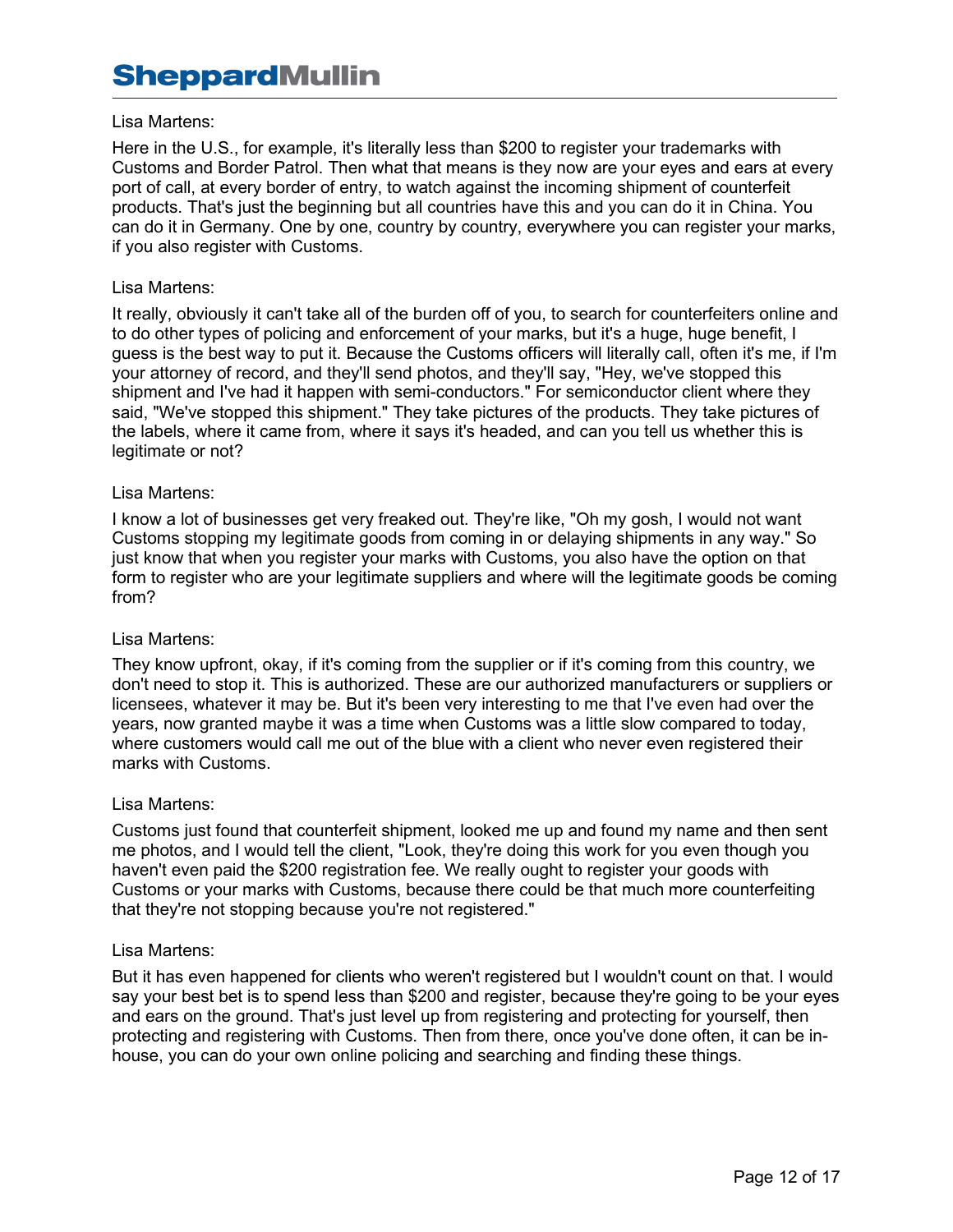Often there's even third-party vendors or your paralegals within your own law firm, depending on at what level you want to monitor these things, that can do some searching and then we'll locate infringing websites, we'll locate infringing domain names, and you can do these on a worldwide basis. Even what we have for our clients is through a third party vendor, where there's they call them worldwide watch services, where once you have your trademark registrations, you put them on a watch service and anyone around the world who files an application for the same or a similar mark, you'll receive a notice.

#### Lisa Martens:

Then that's how you even uncover this example of the pirate who registers in China or the pirate who registers in Russia, India, you often will find it through these watch services. Those are extremely inexpensive too. Those are a little more expensive than Customs, but typically about \$400 per mark per year, you can register your trademark and it's literally sending you notices on a daily, weekly, monthly basis.

#### Lisa Martens:

They're just constant stream of people around the world who are registering similar marks and you decide, do I want to pursue this? Is this a conflicting mark or not? It's a very minimal time commitment on your part and cost commitment to just be monitoring those things. As we work our way up the scale of things you can do, then of course, once you've found one of these, then okay, let's say you found it through your watch service and someone in India has attempted to register your mark, how do you stop that? What's the first thing you do.

#### Lisa Martens:

The first thing we do, because it's the least expensive, and you can do this in-house too. You don't even have to have an outside lawyer do it, but sometimes the outside lawyers can draft or ghost write a letter for you to send, or you just turn it over because you don't have time to deal with it and then the outside lawyer send it.

#### Lisa Martens:

But typically we'll send cease and desist letters, and often we'll engage foreign counsel in that country to send a letter. If the letter comes to them through Chinese council or Indian council or Russian council, and it's written in their language and it's threatening them with lawsuit if they don't comply with the demands and immediately abandon that application or immediately assign it to our client depending on what we really want from it, then they take it more seriously, I think, than if it's a U.S. lawyer sending a letter to another country. So often we'll use local council or local agents to send those letters.

#### Lisa Martens:

Sometimes it's very quickly, it can go a lot of different ways. Sometimes they just say, "Pay me \$500 and I'll give it to you. Then the client decides, okay, do I want to pay \$500 or do I want to take a firm stance of, I do not pay infringers? No. You turn this over or you abandon it or I'm going to sue you." That's always an ultimate business decision of how do we resolve this. Sometimes with domain names, in particular, we can do anonymous approaches even before sending a cease and desist letter.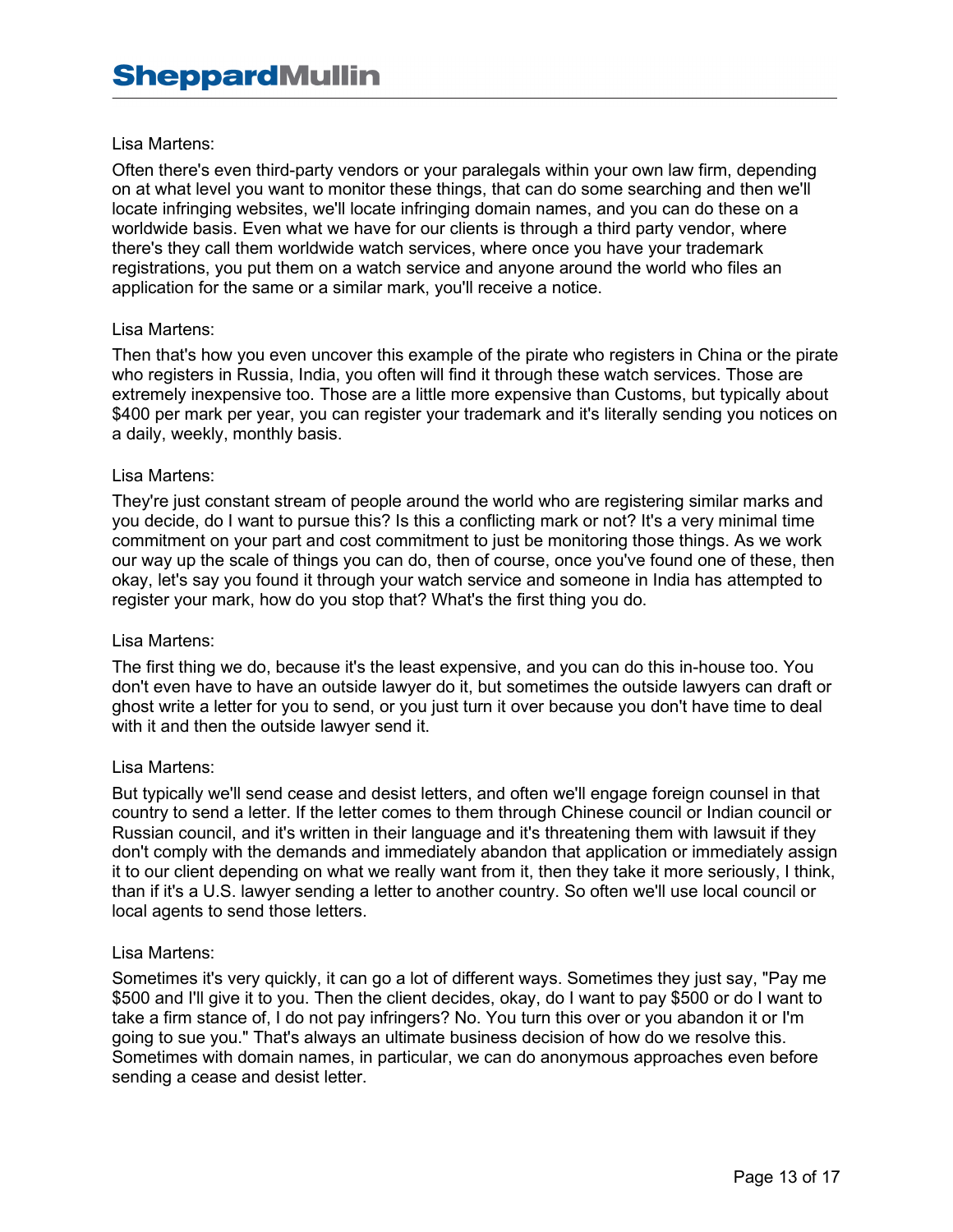Maybe we see if it's something that they've got it listed for sale and you could approach and you could acquire it very inexpensively. If you can acquire a domain name for \$500 or less, oftentimes that's going to be better than the attorney's fees to try to forcibly transfer it or forcibly take it. There's a lot of business decisions and strategies that go into, what next step do we take once we've learned of these infringers.

# Lisa Martens:

But at the same time, something as simple as sending a letter can produce really effective results in getting compliance, just having that dialogue and getting them to voluntarily give up what they're doing. Then the cases that I'm talking about, where we go all the way to litigation, it's usually because it's a huge counterfeiting ring and they're making so much money off of selling this product that they just are not willing to turn the mark over to you or to comply with your demands, and they say, "No, I'll hire a lawyer of my own and I'll fight you because I'm making millions of dollars and whatever it costs me to fight you for the next three years, I'm continuing to bring in that revenue."

#### Lisa Martens:

Those are the kinds of cases that we end up taking all the way to something like that, \$44 million judgment against this ringleader, where they've been selling for years through so many channels and they're making so much money that they'd rather litigate and they'd rather fight and pay lawyers to fight it than to just give up.

#### Lisa Martens:

But that's, I think the very rare, rare circumstance, and again, 95% of these folks, they want the easy targets, they want to make the easy money and once you're onto them and you've caught them red handed and you're ready to enforce, they just give up and they move on to a different brand.

#### Lisa Martens:

That's the other benefit, I guess, to being known in the industry as policing and enforcing your marks, and having those news articles of, "I went after this counterfeiter and I obtained this big judgment, not only the injunction but the damages." Is then that brand owner gets that reputation in the industry for not tolerating this type of infringement and counterfeiting. Then the infringers move on. They say, "Okay, well, that's going to be too difficult. I don't want to knock off that brand anymore. I'll pick on another brand in the same industry."

#### Michael Cohen:

That's just a fascinating thing. I don't know whether this conversation, Lisa, makes me want to become a pirate or not, but 44 million sounds like a big judgment but I have no idea how much the folks made. If I had to pay \$44 million but I made \$250 million, so what? Which launches into this interesting question and I just don't know the answer to it, so I'm going to ask you, and that is whether or not violations of copyright law, for example, are criminal outside of the United States.

#### Michael Cohen:

Inside the United States it's a criminal statute and it's a criminal violation. There are criminal prosecutions for just this reason, meaning that United States authorities and the United States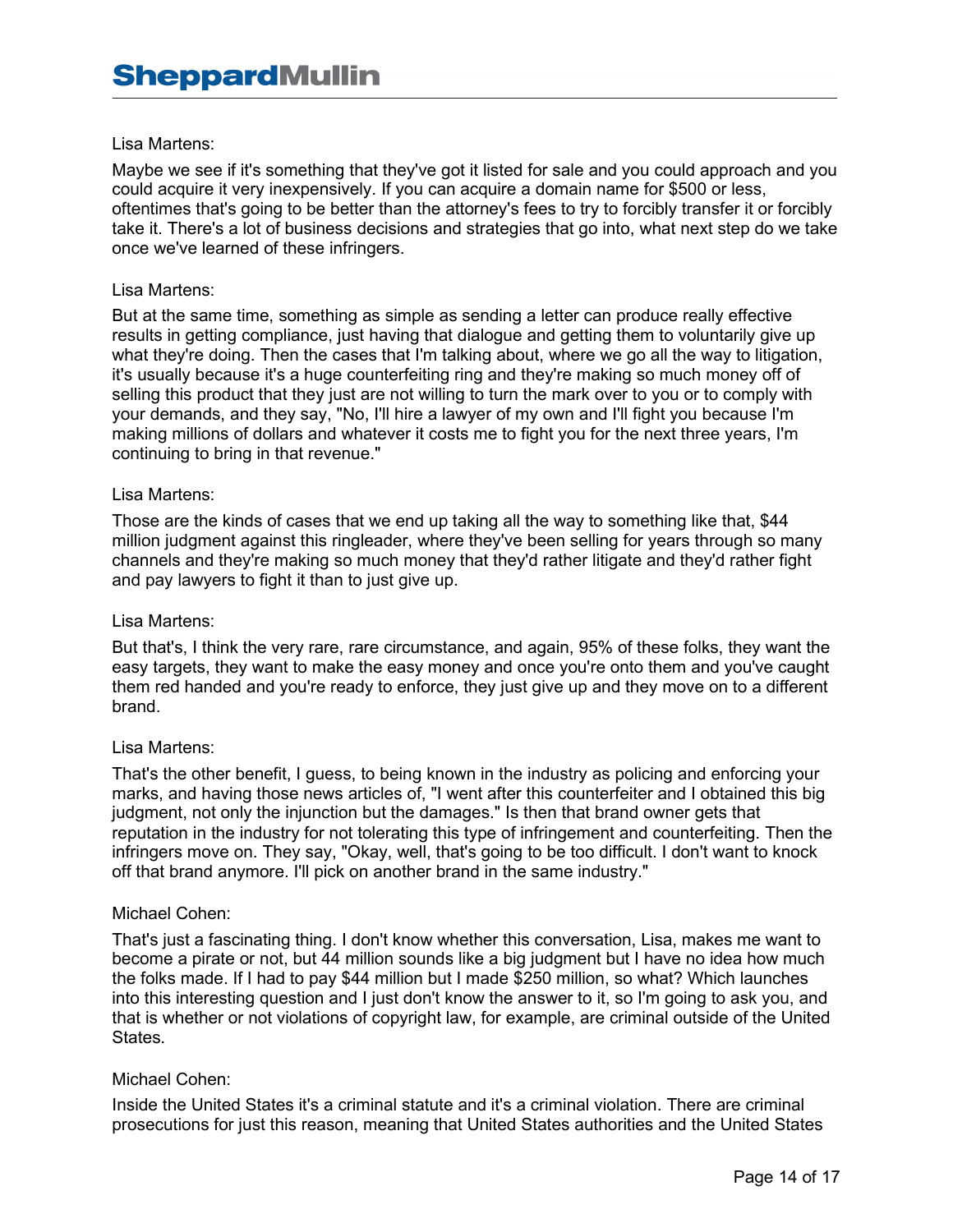policy generally doesn't believe that financial penalties are deterrent for a lot of business crime, if you will, or business interference actions, unless people have their Liberty at stake.

# Michael Cohen:

In America, antitrust or competition law violations are criminal and people go to jail. Outside of America, nobody goes to jail. There's a general question that always looms but nobody wants to talk about, but I talk about it when it comes to competition law, which is whether or not it's worth it to conspire outside of America. Is the crime, so to speak or is the offense, I should say if civil, worth it? The studies that have been done shows it does pay way beyond the penalties that are at stake.

# Michael Cohen:

Is that an issue when it comes to this area? What are the laws like for something like copyright outside of America? Do people go to jail or is this really just a financial matrix where people are assessing whether or not the knockoff is worth it until you get caught?

# Lisa Martens:

You're absolutely right. I have this huge chart on my wall of the worldwide counterfeiting statutes and laws. There are a number of countries where there are not only fines and penalties in terms of monetary fines and penalties, but actual imprisonment and criminal statutes that are implicated and you can be put in jail for this type of counterfeiting, absolutely.

# Lisa Martens:

Now the harder part is, okay, there's you have these laws in the books, you have these statutes in these criminal penalties, but it's getting the governments on board to actually take that prosecution all the way to that level of actually throwing these counterfeiters in prison. I will say, again, I think somewhat from my own experience and somewhat from just anecdotally, that there are governments and countries that are less likely to really enforce beyond the slap of the wrist, and maybe the monetary penalties, but are they really throwing people in jail?

# Lisa Martens:

What I've seen in terms of the sporting goods industry, the golf industry in particular, for example, is oftentimes even fierce competitors, we'll all team up together and go into certain countries like Taiwan, like where these big Gulf foundries are, and they'll do raids together, they'll share information, they'll share investigation costs and fees. They'll share information, they'll go in and they'll do the raids, but they have to get the government on board.

# Lisa Martens:

When they have done it successfully, they can literally have pictures of ceremonies of the government, military agents with them, all in what looks to me like military uniforms and machine guns and such standing around, like burning the evidence and having these big shows and these big ceremonies and these big parades showing, "We're hard on crime essentially. Look what we've done. We've taken all this product out of this foundry and we're burning it in the streets."

# Lisa Martens:

But those successes, if you will, from the American company perspectives, are likely very few and far between and you wonder how much of it is trying to show the world like, "No, we do take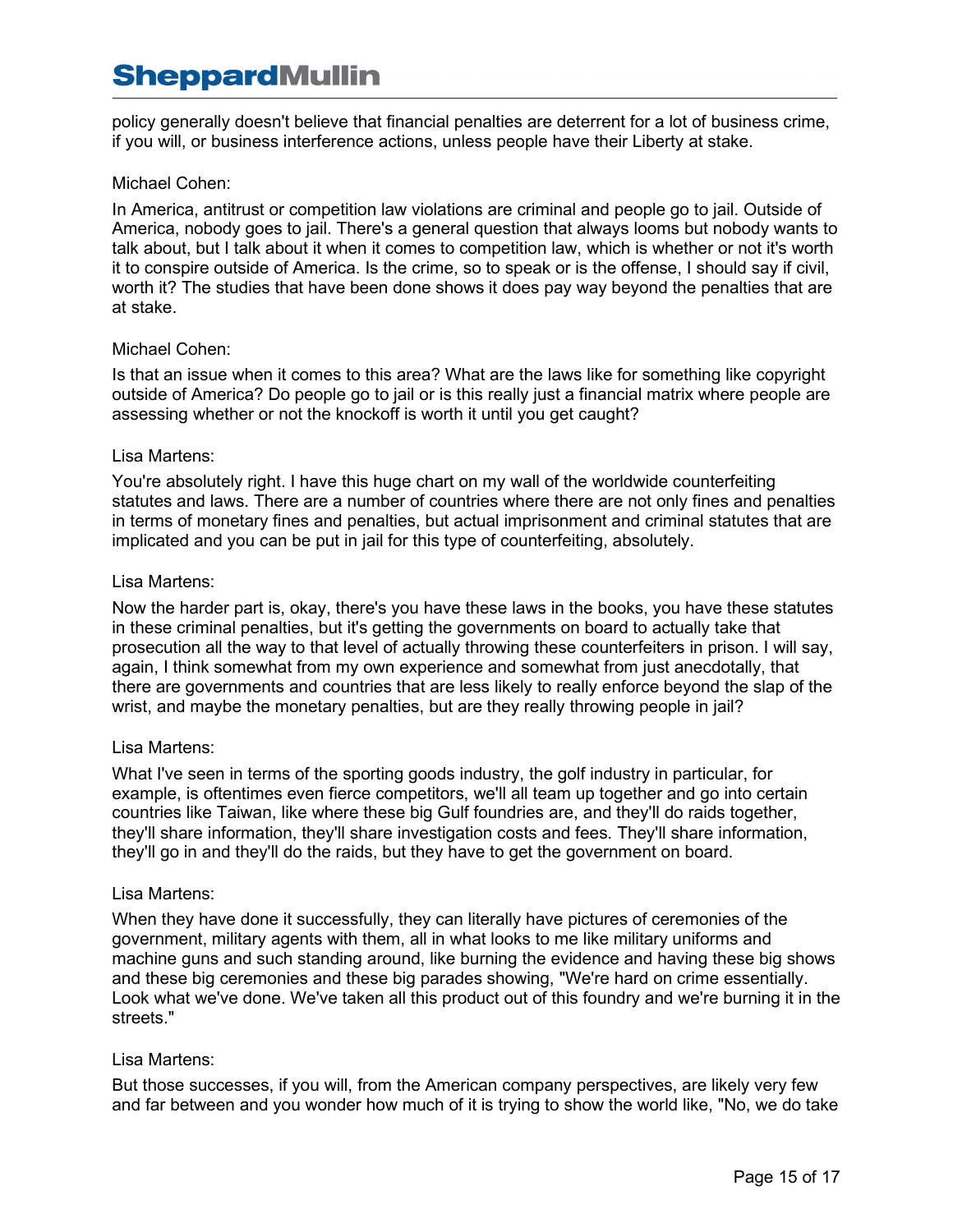these laws seriously." Versus how many times the crime goes unpunished and the counterfeiters don't go to jail.

# Lisa Martens:

But there have been those successes and I think the more various industries team up and share information and fair costs and risks, and go in and stop it. That also prevents what I was mentioning earlier, where if you're just the one company stopping the infringement of your product, then often these counterfeiters will just go to the next product over in the same category. Whereas if the whole industry and all the different manufacturers within a category team up, it's harder for them to then go find another victim, if you will.

#### Michael Cohen:

Lisa Martens, thank you so much for sharing your action plan with us and with all of our listeners. I think I've kept you a little bit longer than my promised 60-minute window and I know how busy you are. But I am sure our audience values you laying all of this out for us today so eloquently and impactfully. Anything else we should know before we wrap up our time together today?

#### Lisa Martens:

Right. Now, I guess the only other thing that we didn't touch on that is in the article, if your folks get around to reading the long read of the World Trademark Review article. There are lots more tips in there than we had time to speak about today. But a lot of it really is also making sure you have a good handle on your supply chain.

#### Lisa Martens:

Since everyone in the supply chain is liable, from the manufacturer, to the distributor, to the retailer, all the way down to the ultimate consumer, it's good to make sure that you have strong indemnifications in place, that you are working with suppliers that you know aren't selling the product to you in the front door and then selling it to your competitor or some nefarious counterfeiter out the back door.

#### Lisa Martens:

Just making sure that if you're, even at the retail level, if you're a retailer and you're buying product, making sure you're buying the legitimate product as opposed to a counterfeit product. Because sometimes retailers are just duped. They don't even know. These counterfeiters are so, so good and the counterfeit can be so just like the original that even retailers are duped. Just making sure that you've got the right relationships in place and the right agreements in place to protect you from that type of fraud.

#### Michael Cohen:

Great. Thanks so much. We will, again, link that article with the fulsome tips and analysis for all of our listeners. It's just a click away in the show notes. Lisa, thanks so much for being on the Nota Bene Podcast. It was wonderful to have you and what a great conference.

#### Lisa Martens:

Thanks so much for having me. My pleasure. Anytime.